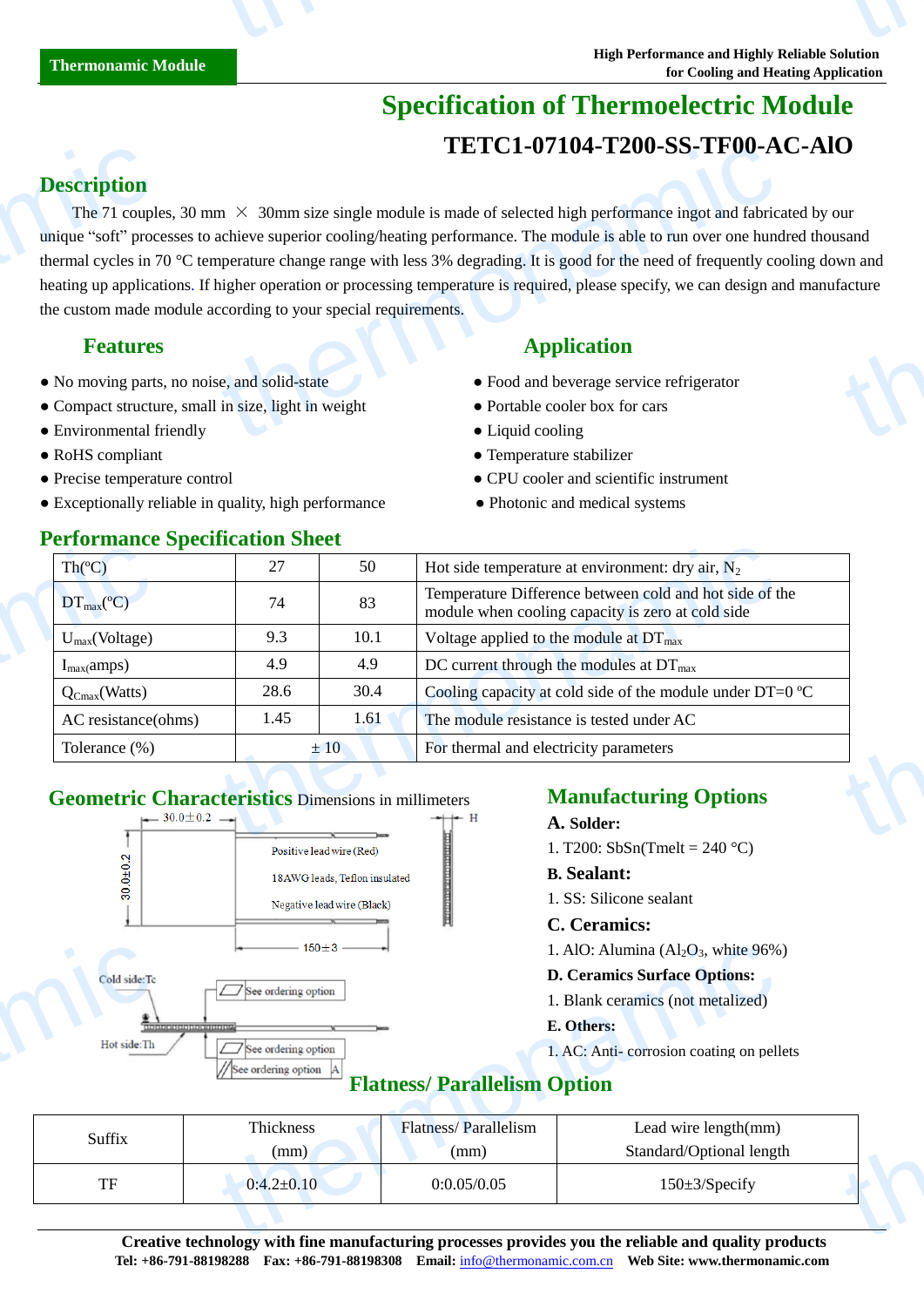## **Operation Cautions**

- Cold side of the module sticked on the object being cooled Operation below  $I_{\text{max}}$  or  $V_{\text{max}}$
- Hot side of the module mounted on a heat radiator Operation or storage module below 100  $\mathbb{C}$
- Work under DC

thermonamic

## **Performance Curve**

## **Performance Curves at Th=25 <sup>°</sup>C Performance Curves at Th=50 <sup>°</sup>C**



Standard Performance Graph Qc= f(V)

**Creative technology with fine manufacturing processes provides you the reliable and quality products Tel: +86-791-88198288 Fax: +86-791-88198308 Email:** info@thermonamic.com.cn **Web Site: www.thermonamic.com**